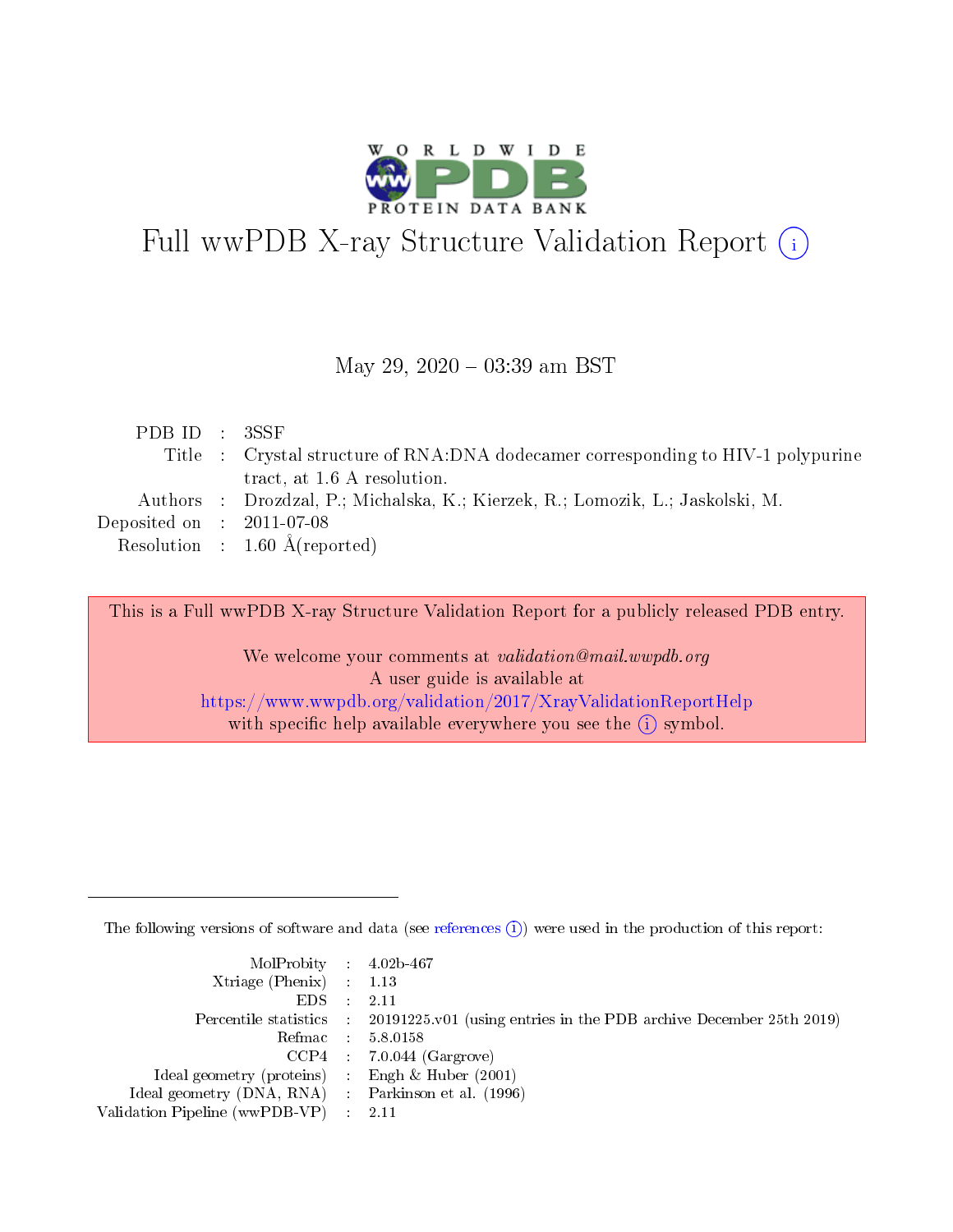# 1 [O](https://www.wwpdb.org/validation/2017/XrayValidationReportHelp#overall_quality)verall quality at a glance  $(i)$

The following experimental techniques were used to determine the structure: X-RAY DIFFRACTION

The reported resolution of this entry is 1.60 Å.

Percentile scores (ranging between 0-100) for global validation metrics of the entry are shown in the following graphic. The table shows the number of entries on which the scores are based.



Percentile relative to X-ray structures of similar resolution

| Metric        | Whole archive          | Similar resolution                                                |  |  |
|---------------|------------------------|-------------------------------------------------------------------|--|--|
|               | $(\#\mathrm{Entries})$ | $(\# \text{Entries}, \text{ resolution } \text{range}(\text{A}))$ |  |  |
| $R_{free}$    | 130704                 | $3398(1.60-1.60)$                                                 |  |  |
| Clashscore    | 141614                 | $3665(1.60-1.60)$                                                 |  |  |
| RSRZ outliers | 127900                 | $3321(1.60-1.60)$                                                 |  |  |
| RNA backbone  | 3102                   | $1015(2.36-0.86)$                                                 |  |  |

The table below summarises the geometric issues observed across the polymeric chains and their fit to the electron density. The red, orange, yellow and green segments on the lower bar indicate the fraction of residues that contain outliers for  $\geq=3$ , 2, 1 and 0 types of geometric quality criteria respectively. A grey segment represents the fraction of residues that are not modelled. The numeric value for each fraction is indicated below the corresponding segment, with a dot representing fractions  $\epsilon = 5\%$  The upper red bar (where present) indicates the fraction of residues that have poor fit to the electron density. The numeric value is given above the bar.

|  | $\text{Mol} \mid \text{Chain} \mid \text{Length}$ |     | Quality of chain |     |
|--|---------------------------------------------------|-----|------------------|-----|
|  | 1 ና                                               | 17% | 67%              | 17% |
|  | 16                                                | 8%  | 92%              |     |

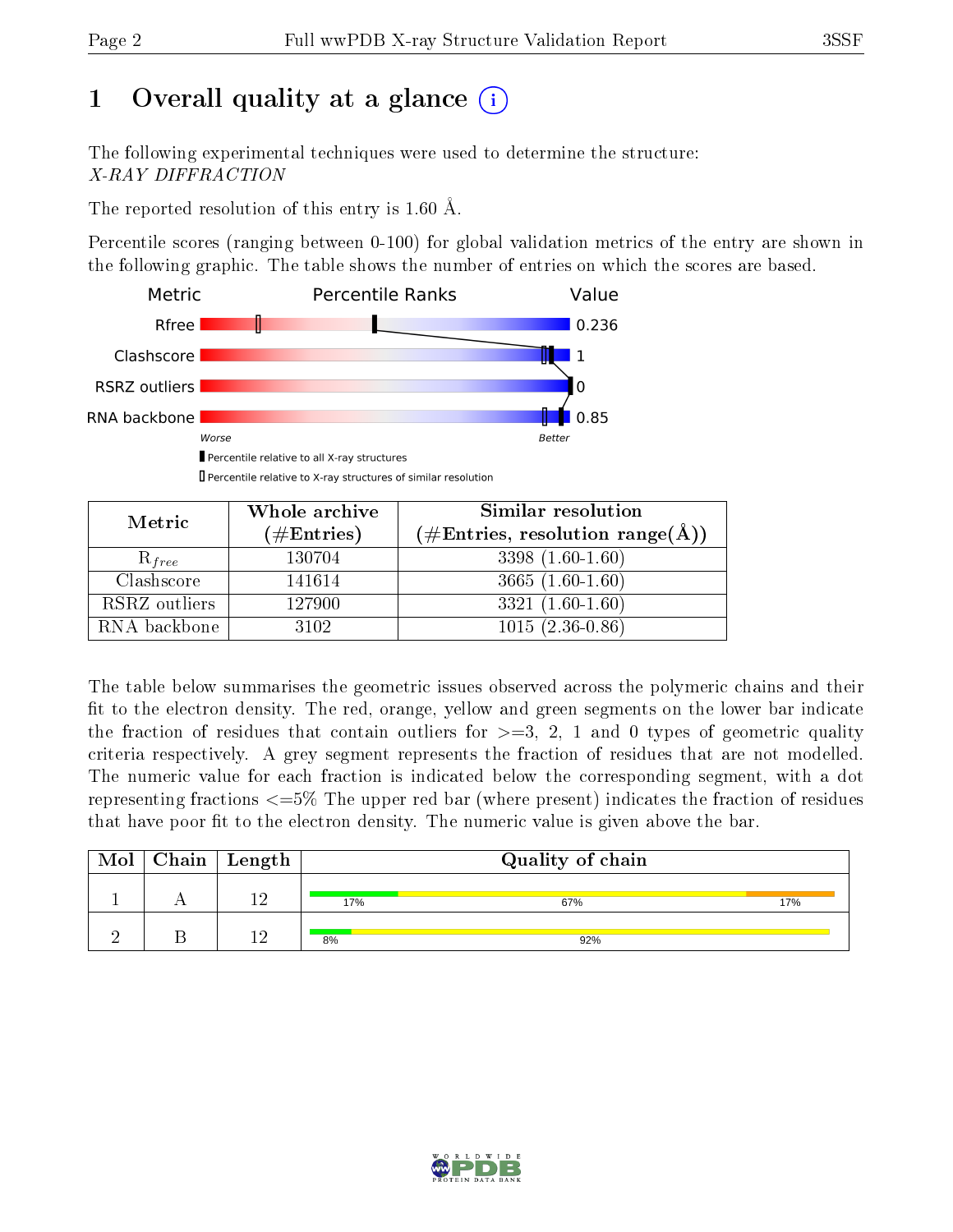# 2 Entry composition (i)

There are 4 unique types of molecules in this entry. The entry contains 614 atoms, of which 0 are hydrogens and 0 are deuteriums.

In the tables below, the ZeroOcc column contains the number of atoms modelled with zero occupancy, the AltConf column contains the number of residues with at least one atom in alternate conformation and the Trace column contains the number of residues modelled with at most 2 atoms.

• Molecule 1 is a RNA chain called  $5 - R$ <sup>\*</sup>UP\*AP\*AP\*AP\*AP\*AP\*AP\*AP\*AP\*GP\*G)  $-3'$ .

| Mol | Chain   Residues | Atoms        |     |    | ZeroOcc | $\vert$ AltConf $\vert$ Trace |  |  |  |
|-----|------------------|--------------|-----|----|---------|-------------------------------|--|--|--|
|     | 1 ຕ<br>⊥∠        | Total<br>300 | 134 | 62 | 90      |                               |  |  |  |

 Molecule 2 is a DNA chain called 5'-D(\*CP\*CP\*TP\*TP\*TP\*TP\*CP\*TP\*TP\*TP\*TP\*A)- 3'.

| Mol | Chain | $\,$ Residues | $\rm{Atoms}$       |                     |           | ZeroOcc∣ | $\vert$ AltConf $\vert$ Trace |  |  |  |
|-----|-------|---------------|--------------------|---------------------|-----------|----------|-------------------------------|--|--|--|
|     |       | 12            | $\rm Total$<br>235 | $\mathbf{C}$<br>117 | -N<br>-30 |          |                               |  |  |  |

• Molecule 3 is MAGNESIUM ION (three-letter code: MG) (formula: Mg).

|  | Mol   Chain   Residues | Atoms    | $ZeroOcc \   \$ AltConf |
|--|------------------------|----------|-------------------------|
|  |                        | Total Mg |                         |
|  |                        | Total Mg |                         |

• Molecule 4 is water.

|  | $Mol$   Chain   Residues | Atoms                | ZeroOcc   AltConf |
|--|--------------------------|----------------------|-------------------|
|  | 39                       | Total O<br>39<br>39  |                   |
|  | 37                       | Total O<br>27<br>-37 |                   |

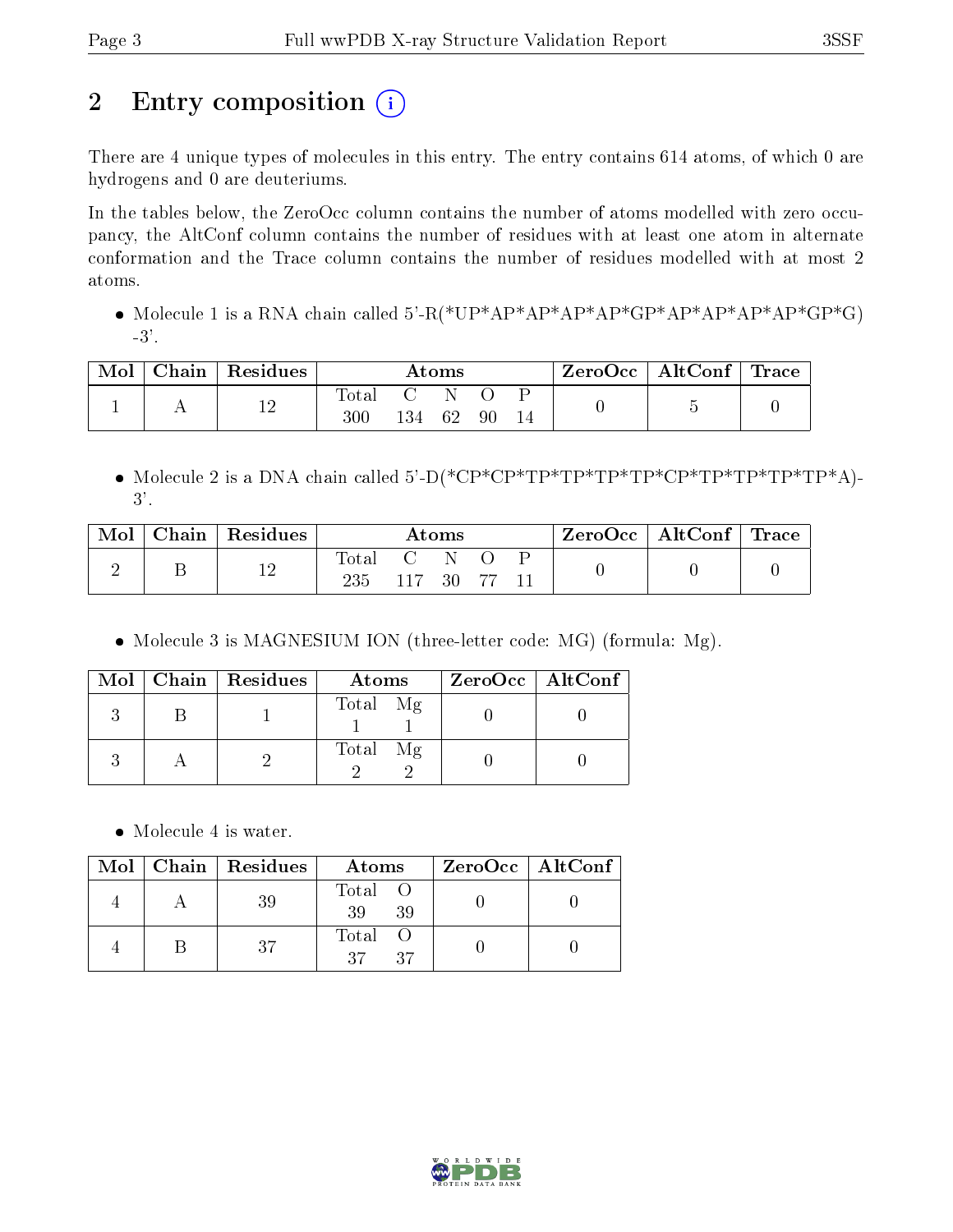នី ទី<mark>ដី</mark> ដី ដី ដី ទី ដី ដី ដី ដី ដី

## 3 Residue-property plots  $(i)$

These plots are drawn for all protein, RNA and DNA chains in the entry. The first graphic for a chain summarises the proportions of the various outlier classes displayed in the second graphic. The second graphic shows the sequence view annotated by issues in geometry and electron density. Residues are color-coded according to the number of geometric quality criteria for which they contain at least one outlier: green  $= 0$ , yellow  $= 1$ , orange  $= 2$  and red  $= 3$  or more. A red dot above a residue indicates a poor fit to the electron density (RSRZ  $> 2$ ). Stretches of 2 or more consecutive residues without any outlier are shown as a green connector. Residues present in the sample, but not in the model, are shown in grey.

• Molecule 1: 5'-R(\*UP\*AP\*AP\*AP\*AP\*GP\*AP\*AP\*AP\*AP\*GP\*G)-3'

| Chain A:                     | 17% | 67%                                                        | 17% |
|------------------------------|-----|------------------------------------------------------------|-----|
| Baaaaea <mark>aa</mark> adad |     |                                                            |     |
|                              |     | • Molecule 2: 5'-D(*CP*CP*TP*TP*TP*TP*CP*TP*TP*TP*TP*A)-3' |     |
| Chain $B:$                   | 8%  | 92%                                                        |     |

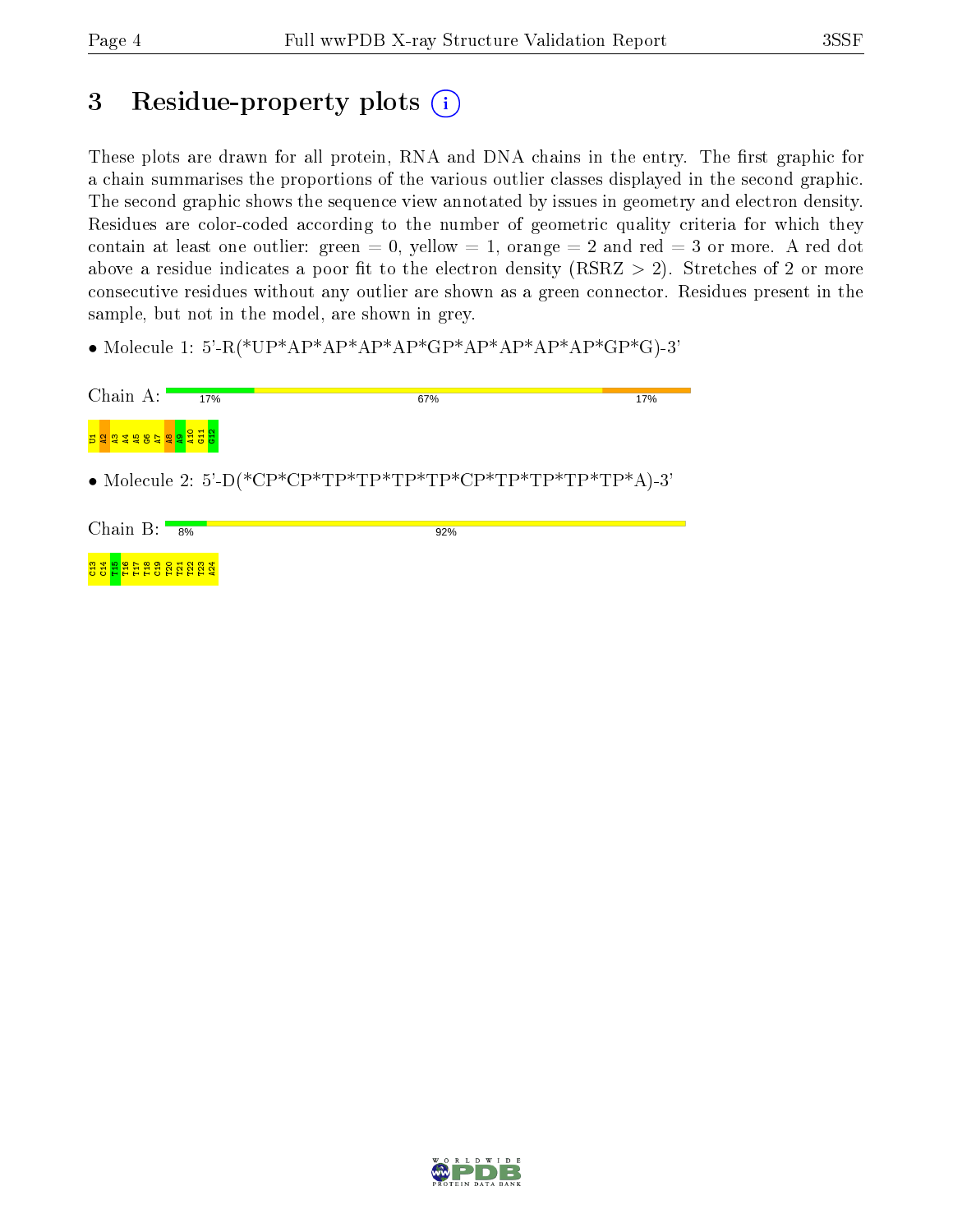# 4 Data and refinement statistics  $(i)$

| Property                                                             | Value                                                       | Source     |
|----------------------------------------------------------------------|-------------------------------------------------------------|------------|
| $\overline{S}$ pace group                                            | P 32 2 1                                                    | Depositor  |
| Cell constants                                                       | $41.90\text{\AA}$<br>$57.24\text{\AA}$<br>$41.90\text{\AA}$ |            |
| a, b, c, $\alpha$ , $\beta$ , $\gamma$                               | $90.00^\circ$<br>$90.00^\circ$<br>$120.00^{\circ}$          | Depositor  |
|                                                                      | 15.32<br>$-1.60$                                            | Depositor  |
| Resolution $(A)$                                                     | 14.11<br>$-1.60$                                            | <b>EDS</b> |
| % Data completeness                                                  | $99.5(15.32-1.60)$                                          | Depositor  |
| (in resolution range)                                                | $99.5(14.11-1.60)$                                          | <b>EDS</b> |
| $R_{merge}$                                                          | 0.04                                                        | Depositor  |
| $\mathrm{R}_{sym}$                                                   | (Not available)                                             | Depositor  |
| $\sqrt{I/\sigma}(I) > 1$                                             | 2.97 (at $1.60\text{\AA}$ )                                 | Xtriage    |
| Refinement program                                                   | <b>REFMAC 5.5.0109</b>                                      | Depositor  |
|                                                                      | 0.181, 0.229                                                | Depositor  |
| $R, R_{free}$                                                        | 0.189<br>0.236<br>$\ddot{\phantom{a}}$                      | DCC        |
| $R_{free}$ test set                                                  | $\overline{790}$ reflections $(9.88\%)$                     | wwPDB-VP   |
| Wilson B-factor $(A^2)$                                              | 22.1                                                        | Xtriage    |
| Anisotropy                                                           | 0.137                                                       | Xtriage    |
| Bulk solvent $k_{sol}(e/\mathring{A}^3)$ , $B_{sol}(\mathring{A}^2)$ | $0.38$ , $37.6$                                             | <b>EDS</b> |
| L-test for twinning <sup>2</sup>                                     | $< L >$ = 0.49, $< L2$ = 0.33                               | Xtriage    |
| Estimated twinning fraction                                          | $0.051$ for $-h,-k,l$                                       | Xtriage    |
| $F_o, F_c$ correlation                                               | 0.97                                                        | <b>EDS</b> |
| Total number of atoms                                                | 614                                                         | wwPDB-VP   |
| Average B, all atoms $(A^2)$                                         | 29.0                                                        | wwPDB-VP   |

Xtriage's analysis on translational NCS is as follows: The largest off-origin peak in the Patterson function is  $14.16\%$  of the height of the origin peak. No significant pseudotranslation is detected.

<sup>&</sup>lt;sup>2</sup>Theoretical values of  $\langle |L| \rangle$ ,  $\langle L^2 \rangle$  for acentric reflections are 0.5, 0.333 respectively for untwinned datasets, and 0.375, 0.2 for perfectly twinned datasets.



<span id="page-4-1"></span><span id="page-4-0"></span><sup>1</sup> Intensities estimated from amplitudes.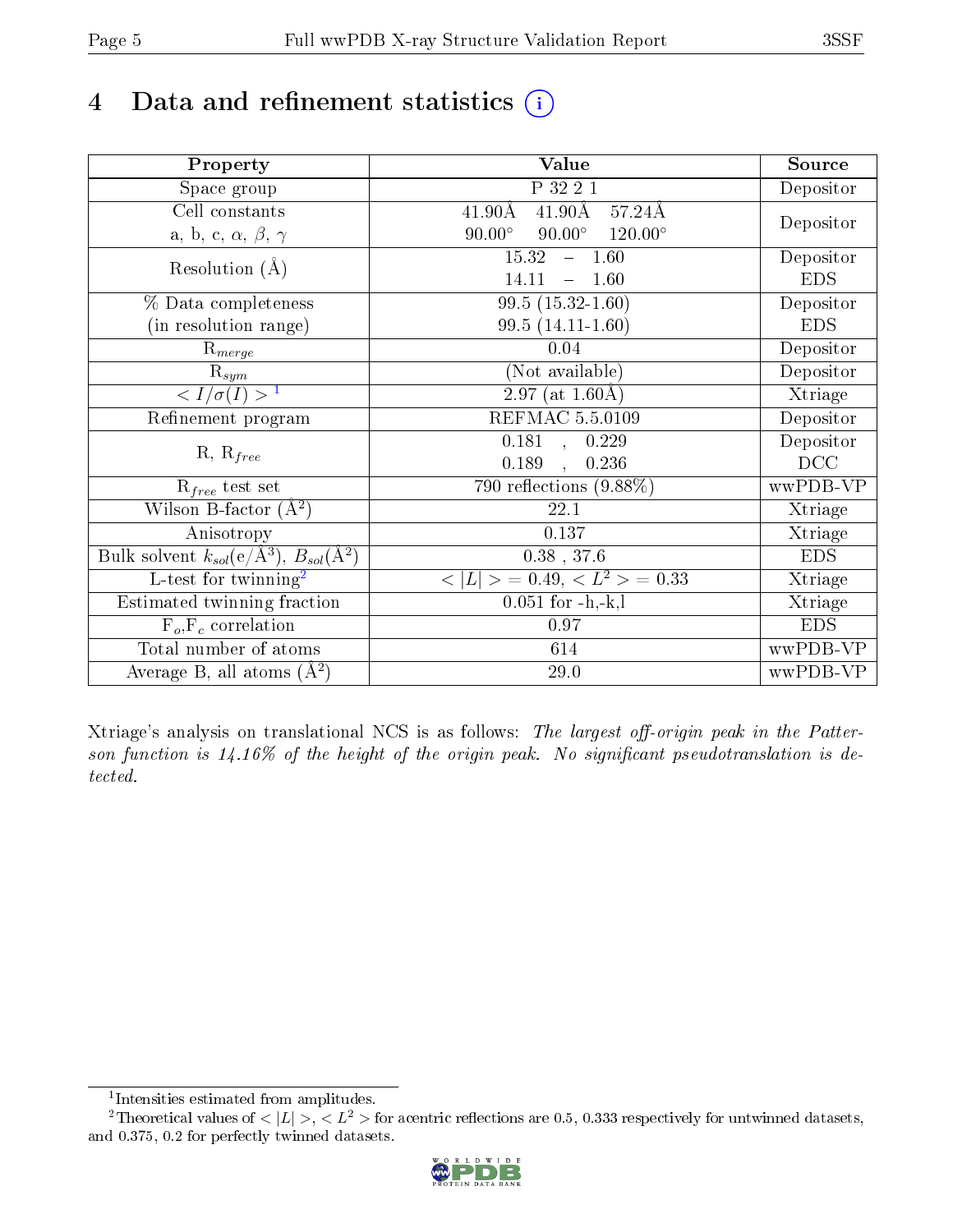# 5 Model quality  $(i)$

## 5.1 Standard geometry  $(i)$

Bond lengths and bond angles in the following residue types are not validated in this section: MG

The Z score for a bond length (or angle) is the number of standard deviations the observed value is removed from the expected value. A bond length (or angle) with  $|Z| > 5$  is considered an outlier worth inspection. RMSZ is the root-mean-square of all Z scores of the bond lengths (or angles).

| Mol<br>Chain |  |      | Bond lengths       | Bond angles |                      |  |
|--------------|--|------|--------------------|-------------|----------------------|--|
|              |  | RMSZ | $\# Z >5$          | RMSZ        | $\ Z\  > 5$          |  |
|              |  | 2.10 | $11/416$ $(2.6\%)$ | 2.00        | $(2.8\%)$<br>18/649  |  |
|              |  | 2.15 | $10/259$ $(3.9\%)$ | 2.47        | $21/397(5.3\%)$      |  |
| A 11         |  | 2.12 | $21/675(3.1\%)$    | 2.19        | $(3.7\%)$<br>39/1046 |  |

Chiral center outliers are detected by calculating the chiral volume of a chiral center and verifying if the center is modelled as a planar moiety or with the opposite hand.A planarity outlier is detected by checking planarity of atoms in a peptide group, atoms in a mainchain group or atoms of a sidechain that are expected to be planar.

|  | $\mid$ Mol $\mid$ Chain $\mid$ #Chirality outliers $\mid$ #Planarity outliers $'$ |
|--|-----------------------------------------------------------------------------------|
|  |                                                                                   |

| Mol            | Chain            | Res  | <b>Type</b> | Atoms   | Z       | Observed $(A)$ | Ideal(A) |
|----------------|------------------|------|-------------|---------|---------|----------------|----------|
| $\overline{2}$ | В                | 14   | DС          | $N1-C6$ | 7.36    | 1.41           | 1.37     |
| $\overline{2}$ | B                | 18   | DT          | $C2-N3$ | $-7.27$ | 1.31           | 1.37     |
| $\overline{2}$ | B                | 21   | DT          | $N1-C6$ | 7.19    | 1.43           | 1.38     |
| 1              | А                | 3    | А           | $C6-N1$ | 6.87    | 1.40           | 1.35     |
| $\mathbf 1$    | $\boldsymbol{A}$ | 1[A] | U           | $N1-C6$ | 6.56    | 1.43           | 1.38     |
| 1              | $\boldsymbol{A}$ | 1[B] | U           | $N1-C6$ | 6.56    | 1.43           | 1.38     |
| $\mathbf 1$    | А                | 11   | G           | $N7-C5$ | $-6.42$ | 1.35           | 1.39     |
| $\overline{2}$ | B                | 18   | DT          | $C5-C6$ | $-6.05$ | 1.30           | 1.34     |
| 1              | A                | 6[A] | G           | $C8-N7$ | $-5.72$ | 1.27           | 1.30     |
| $\mathbf 1$    | A                | 6 B  | G           | $C8-N7$ | $-5.72$ | 1.27           | 1.30     |
| $\overline{2}$ | B                | 18   | DT          | $C4-O4$ | $-5.52$ | 1.18           | 1.23     |
| $\overline{2}$ | B                | 13   | $_{\rm DC}$ | $N1-C6$ | 5.52    | 1.40           | 1.37     |
| $\overline{2}$ | B                | 22   | DΤ          | $N1-C6$ | 5.40    | 1.42           | 1.38     |
| $\overline{2}$ | B                | 18   | DT          | $P-O5'$ | $-5.28$ | 1.54           | 1.59     |
| 1              | A                | 2[A] | А           | $N3-C4$ | $-5.20$ | 1.31           | 1.34     |
| 1              | А                | 2 B  | А           | $N3-C4$ | $-5.20$ | 1.31           | 1.34     |

All (21) bond length outliers are listed below:

Continued on next page...

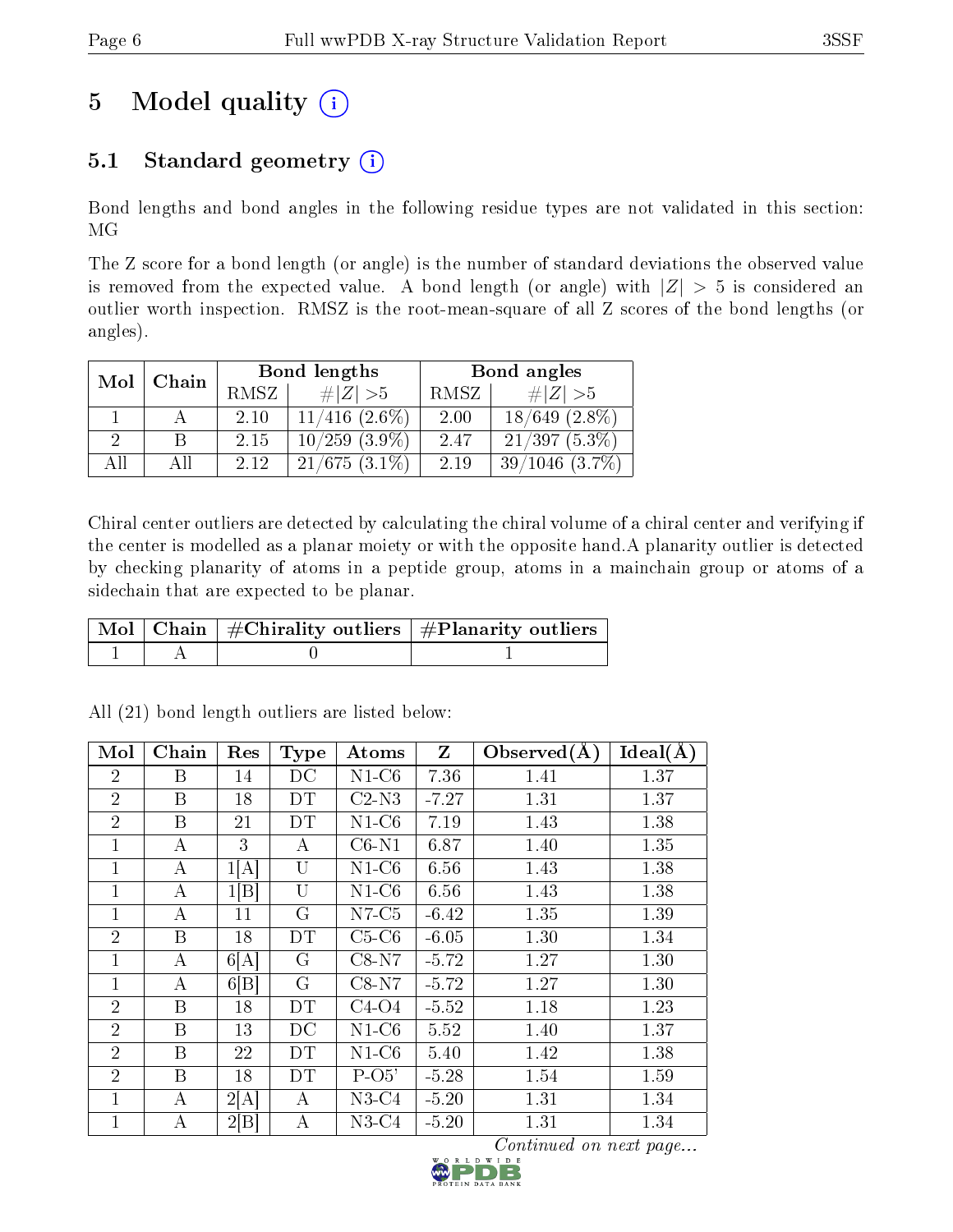| Mol      | Chain | Res | Type | Atoms         |         | $\mid \mathrm{Observed}(\mathrm{A})$ | Ideal(A) |
|----------|-------|-----|------|---------------|---------|--------------------------------------|----------|
|          |       | 6 A |      | $C2'$ -C1'    | $-5.17$ | 1.47                                 | 1.53     |
|          |       | 6 B | G    | $C2'$ - $C1'$ | $-5.17$ | 1.47                                 | 1.53     |
| ച        |       | 13  | DC.  | $C2-N3$       | 5.16    | 1.39                                 | 1.35     |
| $\Omega$ |       | 24  | DА   | $C2'$ - $C1'$ | 5.12    | $1.57\,$                             | 1.52     |
|          |       |     |      | $N9-C4$       | $-5.12$ | $1.34\,$                             | 1.37     |

Continued from previous page...

All (39) bond angle outliers are listed below:

| Mol            | Chain                   | Res             | <b>Type</b>             | <b>Atoms</b>                           | Z        | Observed $(\overline{\overline{\circ}})$ | Ideal $\binom{\sigma}{0}$ |
|----------------|-------------------------|-----------------|-------------------------|----------------------------------------|----------|------------------------------------------|---------------------------|
| $\overline{2}$ | $\overline{\mathrm{B}}$ | $\overline{19}$ | $\overline{\text{DC}}$  | $O4'$ -C1'-N1                          | 10.43    | 115.30                                   | 108.00                    |
| $\sqrt{2}$     | $\overline{B}$          | 24              | DA                      | $O4'$ -C1'-N9                          | 9.46     | 114.62                                   | 108.00                    |
| $\overline{2}$ | B                       | 18              | DT                      | $C5-C4-O4$                             | $-9.12$  | 118.51                                   | 124.90                    |
| $\overline{2}$ | $\, {\bf B}$            | 18              | DT                      | $C4-C5-C7$                             | 8.76     | 124.26                                   | 119.00                    |
| $\overline{2}$ | $\, {\bf B}$            | 18              | DT                      | $N3-C4-O4$                             | 8.33     | 124.90                                   | 119.90                    |
| $\overline{2}$ | $\overline{\mathbf{B}}$ | 18              | $\overline{DT}$         | $\overline{O4'$ - $C1'$ - $C2'$        | 7.58     | 111.96                                   | 105.90                    |
| $\overline{2}$ | $\overline{B}$          | 19              | $\overline{DC}$         | $N3-C4-C5$                             | $-7.34$  | 118.96                                   | 121.90                    |
| $\overline{2}$ | $\overline{\mathrm{B}}$ | 24              | $\overline{DA}$         | $N1-C2-N3$                             | $-7.06$  | 125.77                                   | 129.30                    |
| $\overline{1}$ | $\boldsymbol{A}$        | 7[A]            | $\boldsymbol{A}$        | $N7-C8-N9$                             | 7.03     | 117.31                                   | 113.80                    |
| $\mathbf{1}$   | $\boldsymbol{A}$        | 7 B             | $\bf{A}$                | $N7-C8-N9$                             | 7.03     | 117.31                                   | 113.80                    |
| $\overline{2}$ | $\overline{B}$          | $\overline{24}$ | DA                      | $\overline{C1'\text{-}O4'\text{-}C4'}$ | $-6.97$  | 103.13                                   | 110.10                    |
| $\mathbf{1}$   | $\boldsymbol{A}$        | 2[A]            | $\boldsymbol{A}$        | $C8-N9-C4$                             | $-6.69$  | 103.12                                   | 105.80                    |
| $\overline{1}$ | $\overline{A}$          | 2 B             | $\overline{A}$          | $C8-N9-C4$                             | $-6.69$  | 103.12                                   | 105.80                    |
| $\overline{1}$ | $\boldsymbol{A}$        | $10\,$          | $\boldsymbol{A}$        | $C8-N9-C4$                             | $-6.60$  | 103.16                                   | 105.80                    |
| $\overline{2}$ | $\, {\bf B}$            | 13              | $\overline{DC}$         | $C6-N1-C2$                             | $-6.40$  | 117.74                                   | 120.30                    |
| $\overline{1}$ | $\boldsymbol{A}$        | 7[A]            | $\overline{\rm A}$      | $C8-N9-C4$                             | $-6.23$  | 103.31                                   | 105.80                    |
| $\mathbf{1}$   | $\boldsymbol{A}$        | 7 B             | $\boldsymbol{A}$        | $\overline{\text{C8-N9-C4}}$           | $-6.23$  | 103.31                                   | 105.80                    |
| $\overline{2}$ | $\overline{\mathrm{B}}$ | 19              | $\overline{\text{DC}}$  | $C4-C5-C6$                             | 6.22     | 120.51                                   | 117.40                    |
| $\overline{2}$ | $\boldsymbol{B}$        | 16              | DT                      | $C4-C5-C7$                             | $6.04\,$ | 122.63                                   | 119.00                    |
| $\overline{1}$ | $\overline{\rm A}$      | 6[A]            | $\overline{\mathrm{G}}$ | $\overline{\text{C3'-C2'-C1'}}$        | $-6.03$  | 96.67                                    | $101.\overline{50}$       |
| $\mathbf{1}$   | $\bf{A}$                | 6 B             | $\overline{G}$          | $\overline{\text{C3'-C2'-C1'}}$        | $-6.03$  | 96.67                                    | 101.50                    |
| $\overline{2}$ | $\overline{B}$          | 24              | DA                      | $O5'$ -P-OP2                           | $-6.03$  | 100.27                                   | 105.70                    |
| $\overline{1}$ | $\overline{\rm A}$      | 2[A]            | $\overline{A}$          | $N7-C8-N9$                             | $5.98\,$ | 116.79                                   | 113.80                    |
| $\mathbf{1}$   | $\boldsymbol{A}$        | 2 B             | $\boldsymbol{A}$        | $N7-C8-N9$                             | 5.98     | 116.79                                   | 113.80                    |
| $\mathbf 1$    | $\boldsymbol{A}$        | $\overline{4}$  | $\overline{A}$          | $C5-N7-C8$                             | $-5.91$  | 100.95                                   | 103.90                    |
| $\overline{2}$ | $\overline{B}$          | 18              | $\overline{DT}$         | $C4-C5-C6$                             | $-5.73$  | 114.56                                   | 118.00                    |
| $\overline{2}$ | $\overline{B}$          | 20              | DT                      | $C4-C5-C7$                             | 5.70     | 122.42                                   | 119.00                    |
| $\overline{2}$ | $\overline{B}$          | $\overline{19}$ | $\overline{\text{DC}}$  | $\overline{\text{C6-N1-C2}}$           | $-5.56$  | 118.08                                   | 120.30                    |
| $\mathbf{1}$   | $\boldsymbol{A}$        | 8[A]            | $\boldsymbol{A}$        | $N7-C8-N9$                             | 5.53     | 116.56                                   | 113.80                    |
| $\overline{1}$ | $\boldsymbol{A}$        | 8 B             | $\boldsymbol{A}$        | $N7-C8-N9$                             | 5.53     | 116.56                                   | 113.80                    |
| $\sqrt{2}$     | $\, {\bf B}$            | 23              | <b>DT</b>               | $N3-C4-O4$                             | 5.48     | 123.19                                   | 119.90                    |
| $\overline{1}$ | $\bf{A}$                | 2[A]            | A                       | $\overline{\text{N9-C1'-C2'}}$         | 5.46     | 121.10                                   | 114.00                    |
| $\overline{1}$ | $\overline{A}$          | 2 B             | $\overline{A}$          | $N9-C1$ ' $C2$ '                       | 5.46     | 121.10                                   | 114.00                    |

Continued on next page...

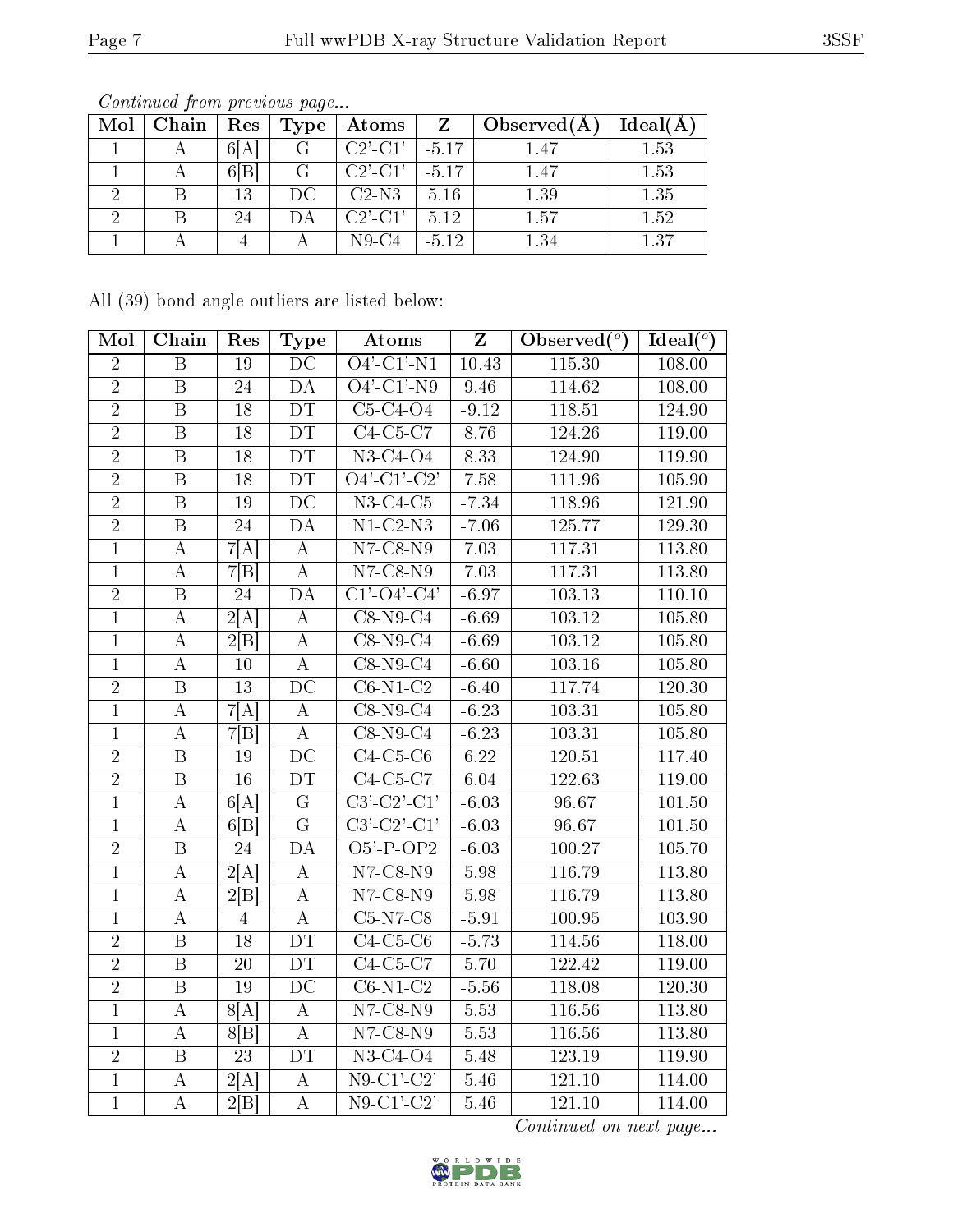| Mol            | Chain        | Res | Type | Atoms                 | Z       | Observed $\binom{o}{c}$ | Ideal $(°)$ |
|----------------|--------------|-----|------|-----------------------|---------|-------------------------|-------------|
|                |              | 5   |      | $O4'$ -C1'-N9         | 5.44    | 112.55                  | 108.20      |
|                | А            | 4   |      | $C3'-C2'-C1'$         | $-5.41$ | 97.18                   | 101.50      |
| $\overline{2}$ | B            | 13  | DC.  | $C5-C6-N1$            | 5.34    | 123.67                  | 121.00      |
| 2              | <sup>B</sup> | 18  | DT   | $C1'$ - $O4'$ - $C4'$ | $-5.26$ | 104.84                  | 110.10      |
| $\Omega$       | B            | 17  | DТ   | $O4'$ -C1'-C2'        | 5.25    | 110.10                  | 105.90      |
| $\overline{2}$ | B            | 22  | DT.  | $C5-C4-O4$            | $-5.10$ | 121.33                  | 124.90      |

Continued from previous page...

There are no chirality outliers.

All (1) planarity outliers are listed below:

| Mol | .   Chain   Res   Type |  | Group     |
|-----|------------------------|--|-----------|
|     |                        |  | Sidechain |

### $5.2$  Too-close contacts  $(i)$

In the following table, the Non-H and H(model) columns list the number of non-hydrogen atoms and hydrogen atoms in the chain respectively. The H(added) column lists the number of hydrogen atoms added and optimized by MolProbity. The Clashes column lists the number of clashes within the asymmetric unit, whereas Symm-Clashes lists symmetry related clashes.

|  |     |     | Mol   Chain   Non-H   H(model)   H(added)   Clashes   Symm-Clashes |
|--|-----|-----|--------------------------------------------------------------------|
|  | 300 | 126 |                                                                    |
|  | 235 |     |                                                                    |
|  |     |     |                                                                    |
|  |     |     |                                                                    |
|  | 39  |     |                                                                    |
|  |     |     |                                                                    |
|  |     | 967 |                                                                    |

The all-atom clashscore is defined as the number of clashes found per 1000 atoms (including hydrogen atoms). The all-atom clashscore for this structure is 1.

All (1) close contacts within the same asymmetric unit are listed below, sorted by their clash magnitude.

| Atom-2                             |  | Interatomic    | 7lash.        |
|------------------------------------|--|----------------|---------------|
| Atom-1                             |  | distance $(A)$ | overlap $(A)$ |
| $1:A:8[B].A:OP2 \mid 4:A:76:HOH:O$ |  | -95            |               |

There are no symmetry-related clashes.

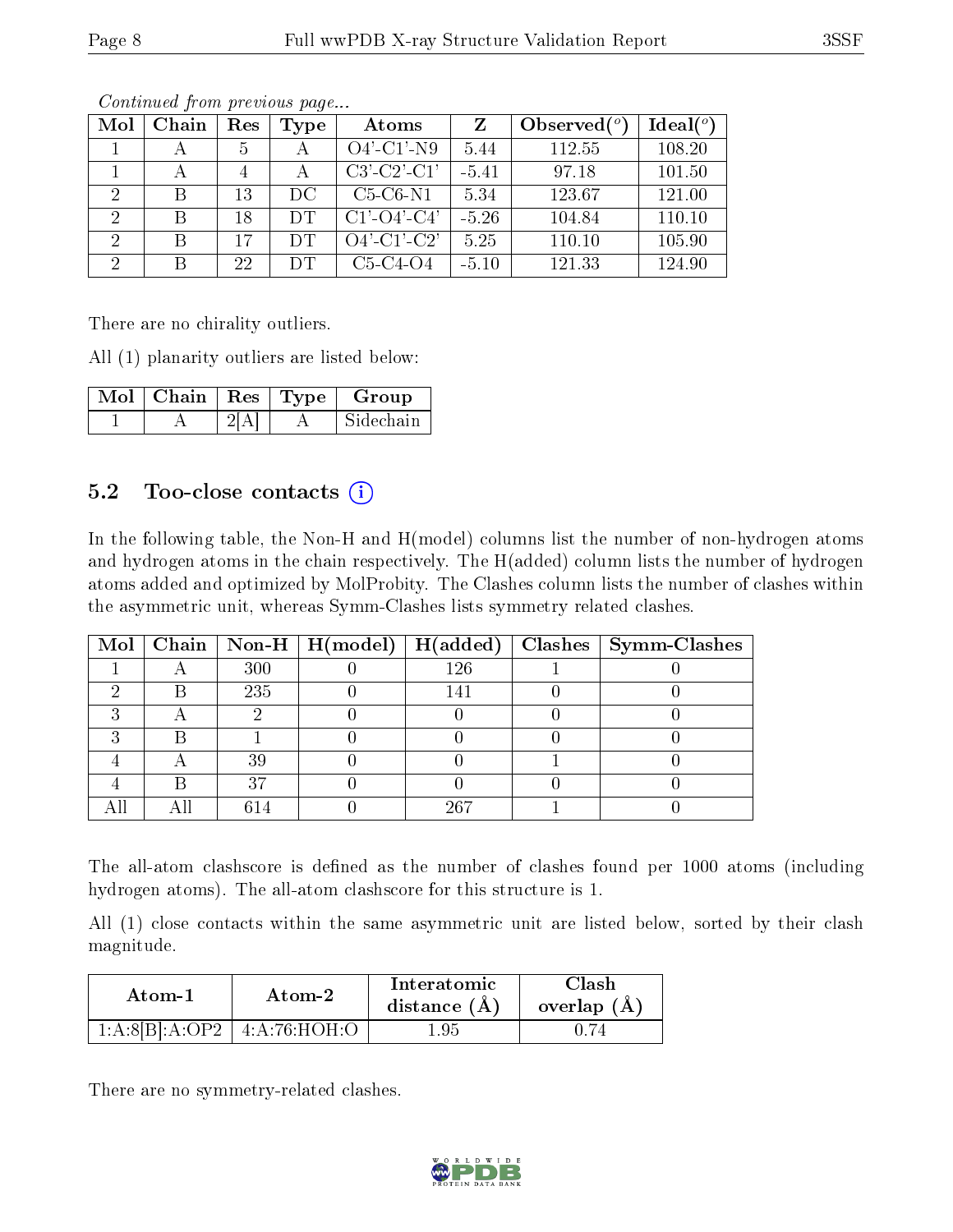#### 5.3 Torsion angles (i)

#### 5.3.1 Protein backbone  $(i)$

There are no protein molecules in this entry.

#### 5.3.2 Protein sidechains (i)

There are no protein molecules in this entry.

#### $5.3.3$  RNA  $(i)$

|  |               | Mol   Chain   Analysed   Backbone Outliers   Pucker Outliers |  |
|--|---------------|--------------------------------------------------------------|--|
|  | $+7/12(58\%)$ |                                                              |  |

There are no RNA backbone outliers to report.

There are no RNA pucker outliers to report.

#### 5.4 Non-standard residues in protein, DNA, RNA chains  $(i)$

There are no non-standard protein/DNA/RNA residues in this entry.

#### 5.5 Carbohydrates  $(i)$

There are no carbohydrates in this entry.

### 5.6 Ligand geometry  $(i)$

Of 3 ligands modelled in this entry, 3 are monoatomic - leaving 0 for Mogul analysis.

There are no bond length outliers.

There are no bond angle outliers.

There are no chirality outliers.

There are no torsion outliers.

There are no ring outliers.

No monomer is involved in short contacts.

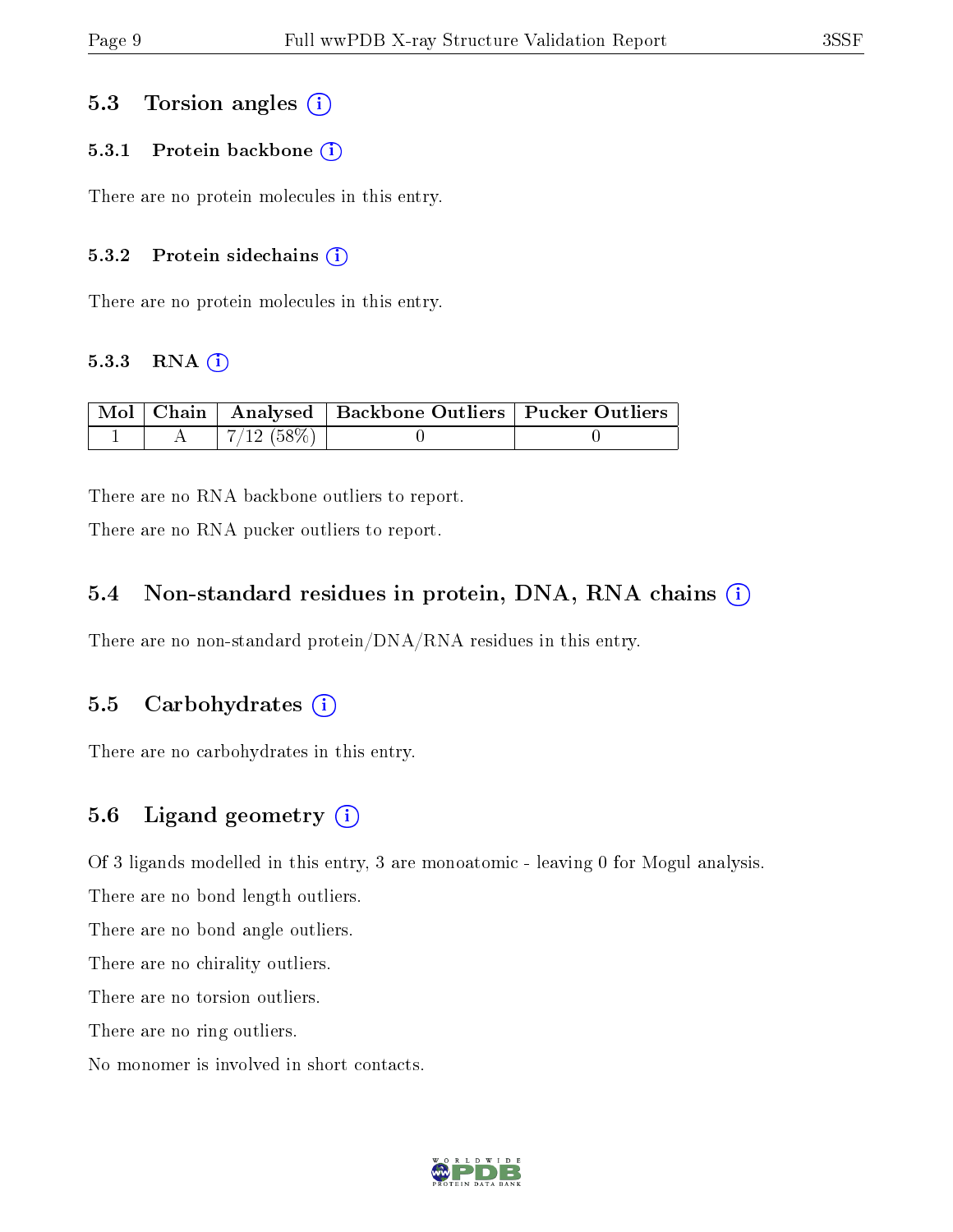## 5.7 [O](https://www.wwpdb.org/validation/2017/XrayValidationReportHelp#nonstandard_residues_and_ligands)ther polymers (i)

There are no such residues in this entry.

## 5.8 Polymer linkage issues (i)

There are no chain breaks in this entry.

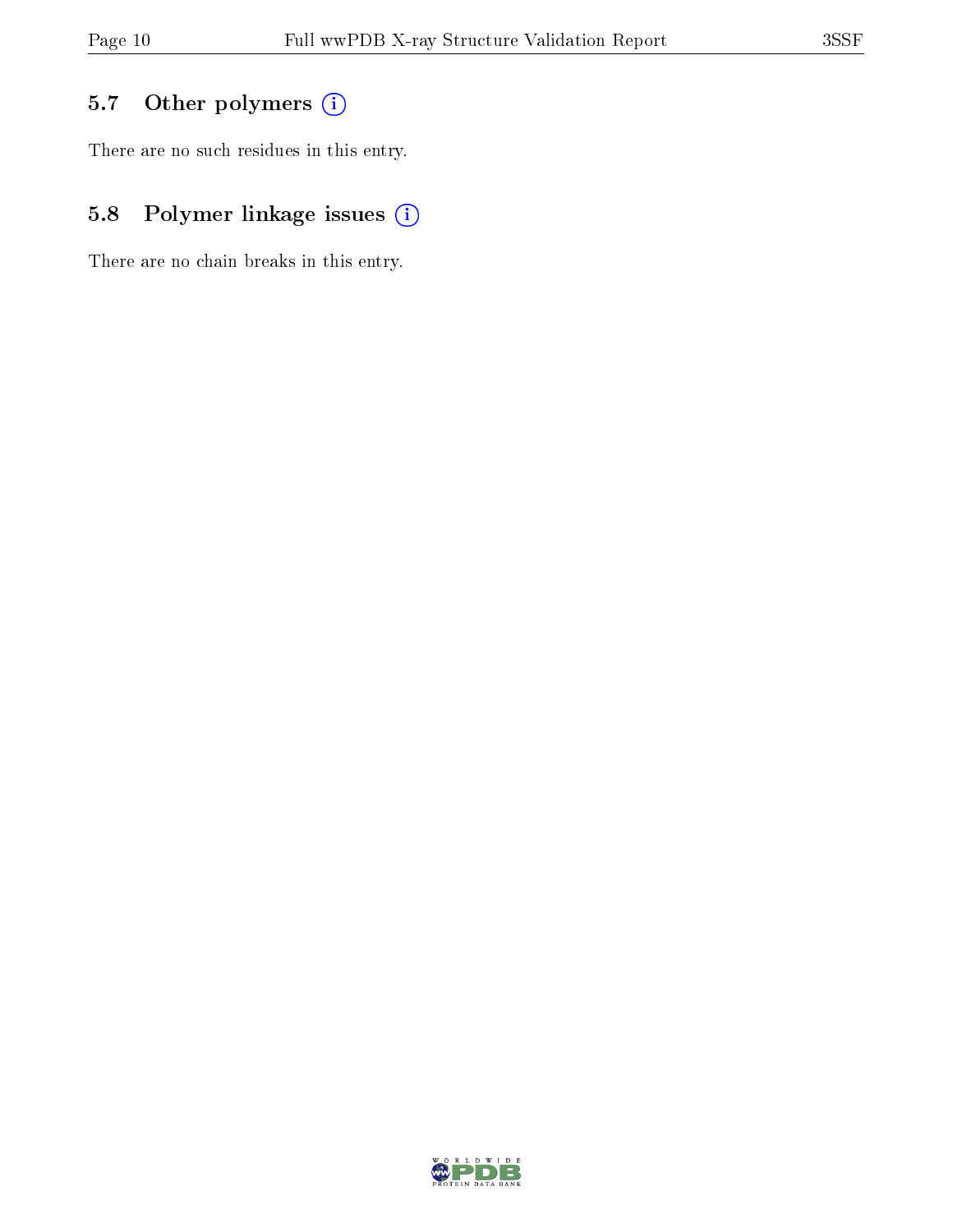## 6 Fit of model and data  $\left( \cdot \right)$

## 6.1 Protein, DNA and RNA chains (i)

In the following table, the column labelled  $#RSRZ>2'$  contains the number (and percentage) of RSRZ outliers, followed by percent RSRZ outliers for the chain as percentile scores relative to all X-ray entries and entries of similar resolution. The OWAB column contains the minimum, median,  $95<sup>th</sup>$  percentile and maximum values of the occupancy-weighted average B-factor per residue. The column labelled  $Q< 0.9$  lists the number of (and percentage) of residues with an average occupancy less than 0.9.

| Mol | Chain | Analysed        | ${ <\hspace{-1.5pt}{\mathrm{RSRZ}} \hspace{-1.5pt}>}$ |  |  |                                                                              | $\#RSRZ>2$   OWAB( $A^2$ )                                                                    | $\mid$ Q<0.9 |
|-----|-------|-----------------|-------------------------------------------------------|--|--|------------------------------------------------------------------------------|-----------------------------------------------------------------------------------------------|--------------|
|     |       | $12/12$ (100\%) | 0.01                                                  |  |  |                                                                              | $\begin{array}{ c c c c c c c c c } \hline 0 & 100 & 100 & 23, 27, 31, 49 \hline \end{array}$ |              |
|     |       | $12/12$ (100\%) | $-0.51$                                               |  |  |                                                                              | $\begin{array}{ c c c c c c c c c } \hline 0 & 100 & 100 & 25, 27, 29, 32 \hline \end{array}$ |              |
| All | Аll   | $24/24$ (100\%) | $-0.25$                                               |  |  | $\begin{array}{ c c c c c c c c c } \hline 0 & 100 & 100 \hline \end{array}$ | 23, 27, 31, 49                                                                                |              |

There are no RSRZ outliers to report.

### 6.2 Non-standard residues in protein, DNA, RNA chains (i)

There are no non-standard protein/DNA/RNA residues in this entry.

### 6.3 Carbohydrates (i)

There are no carbohydrates in this entry.

### 6.4 Ligands  $(i)$

In the following table, the Atoms column lists the number of modelled atoms in the group and the number defined in the chemical component dictionary. The B-factors column lists the minimum, median,  $95<sup>th</sup>$  percentile and maximum values of B factors of atoms in the group. The column labelled  $Q< 0.9$ ' lists the number of atoms with occupancy less than 0.9.

| Mol | Type <sub>1</sub> | Chain | $\pm$ Res $\pm$ | Atoms |      |          | $RSCC   RSR   B-factors(A2)$ | Q <sub>0.9</sub> |
|-----|-------------------|-------|-----------------|-------|------|----------|------------------------------|------------------|
|     |                   |       |                 |       | 0.97 | $0.04\,$ | 18.18.18.18                  |                  |
|     | ΜG                |       |                 |       | 0.98 | 0.05     |                              |                  |
|     |                   |       |                 |       | 0.98 | 0.07     | 29, 29, 29, 29               |                  |